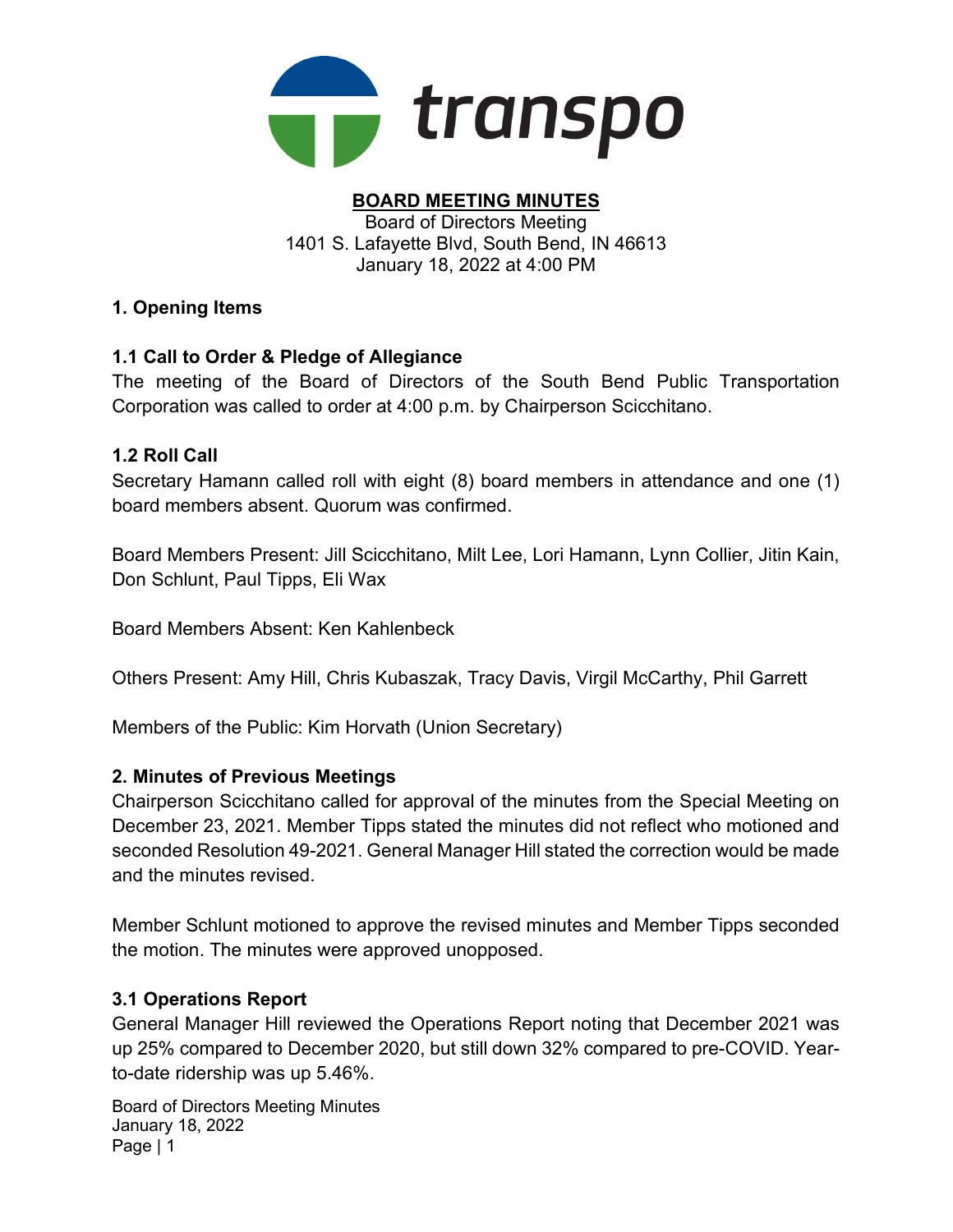Access ridership for December 2021 was up 62% compared to December 2020, but still down 27% compared to pre-COVID. Year-to-date ridership was up 14.8%.

The Safety Report showed a total of three (3) preventable accidents, one (1) nonpreventable accident and zero (0) preventable yard accidents. Secretary Hamann noted the number of preventable accidents seemed high for the month and General Manager Hill confirmed it was high; however, all three were very minor accidents.

The Passenger Service Reports were reviewed noting nine (9) fixed route reports received with three (3) unsubstantiated, four (4) being monitored for future action and two (2) resulting in discipline.

There were five (5) Access PSRs received with one (1) being unsubstantiated, three (3) being monitored for future action and one (1) resulting in discipline.

The full report was included in the board packet.

### 4.2 Finance Report

Controller Kubaszak reviewed the Finance Report noting that Transpo is still in the process of closing out the 2021 reports. Passenger revenue for December was up and exceeds the monthly budget due to billings to School City of Mishawaka and large monthly bus pass sales.

Overtime was up in December as expected due to scheduled vacations and absences. He also noted a spare parts inventory was completed in December along with the yearend fuel adjustment.

Overall revenue was up for December and will be moved to the capital fund.

He noted that there will be several updates to the open grants as the security camera and radio tower projects move forward.

Member Tipps asked about the \$800,000 line item and Controller Kubaszak responded that was the reimbursement for the first round of VW funding that was received.

Chairperson Scicchitano asked about the parts inventory that was completed. Both Controller Kubaszak and General Manager Hill noted that this was still part of the overall Maintenance Department review and update. Controller Kubaszak stated that a full inventory had not been completed in several years and Transpo was still holding on to obsolete parts.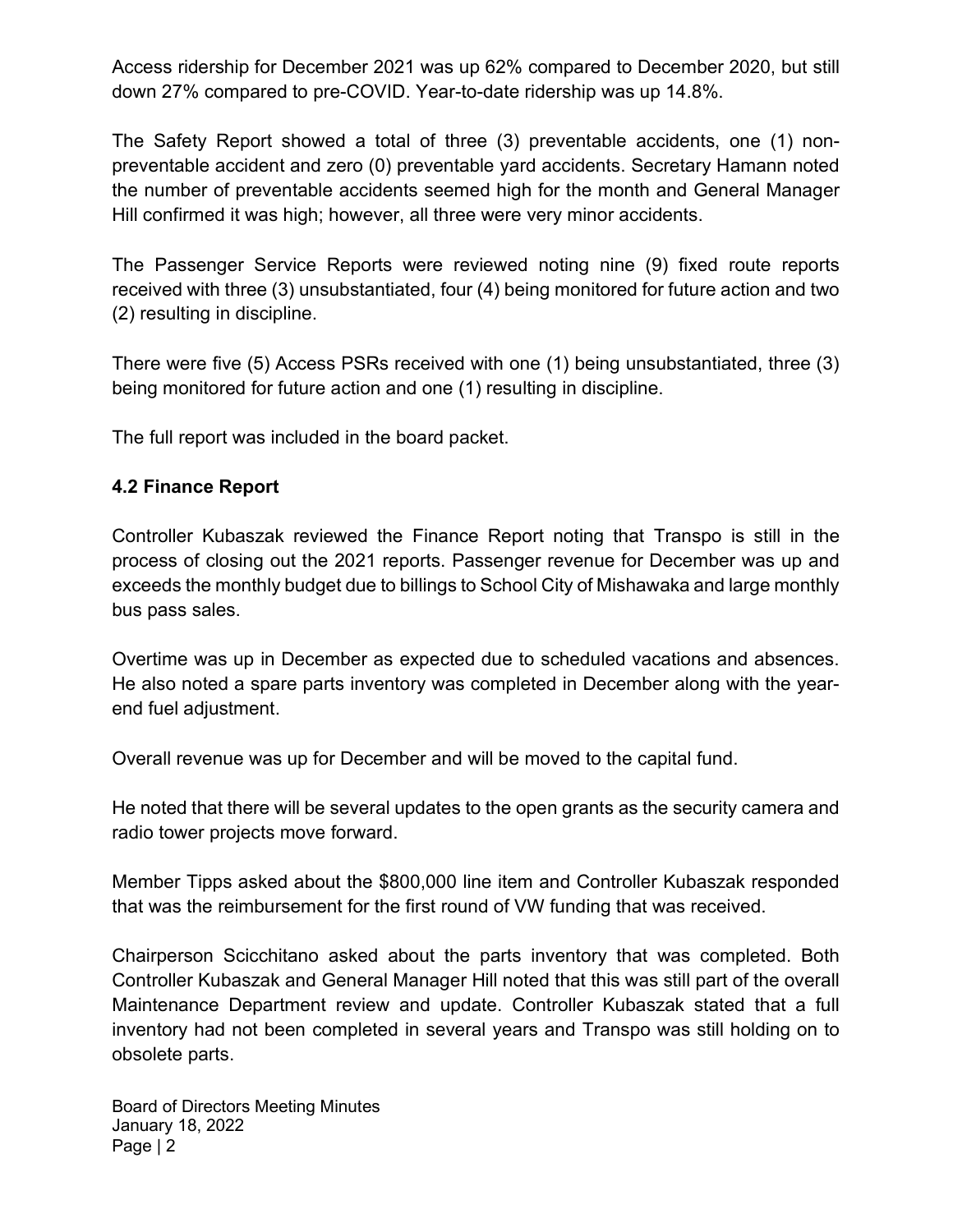The full report was included in the board packet.

## 3.3 Human Resource Report

Director Davis reviewed the HR report noting that hiring efforts are ongoing and continue to be a challenge. General Manager Hill also expanded on the challenges with the starting wage for Fixed Route operators and the time it takes to reach the top wage. She explained she reached out to the Union President to discuss a potential MOU to increase the starting wage on a temporary basis until contract negotiations take place later this year. The Union is not interested in this option and will only discuss wages as part of the contract negotiations.

Director Davis also started that there will be a focus on promoting and recruiting for the open administrative positions.

The full report was included in the board packet.

## 3.4 Maintenance Report

Director McCarthy reviewed the Maintenance Report noting there were 43 preventative maintenance inspections completed 95% on-time. There were two inspections that were completed 34 and 133 miles early.

Vice Chairperson Lee asked if the PMs were tracked in relation to the number of road and service calls. Director McCarthy explained that the PMs were completed based on mileage service requirements. General Manager Hill also noted that the service calls are typically related to the older buses which should improve as vehicles are replaced. She also noted that KPIs will be established as part of the strategic plan to track the impacts of maintenance initiatives and service.

He stated the radio tower equipment was scheduled to ship on January 6. Member Collier asked about the location of the tower and Director McCarthy responded that it was located on the rear of the property.

The full report was included in the board packet.

## 3.5 Marketing Report

General Manager Hill reviewed the Marketing Report noting Token Transit usage continues to increase. As a follow-up to Member Tipps request last month, each board member will be receiving an annual Token Transit bus pass. The link will be texted to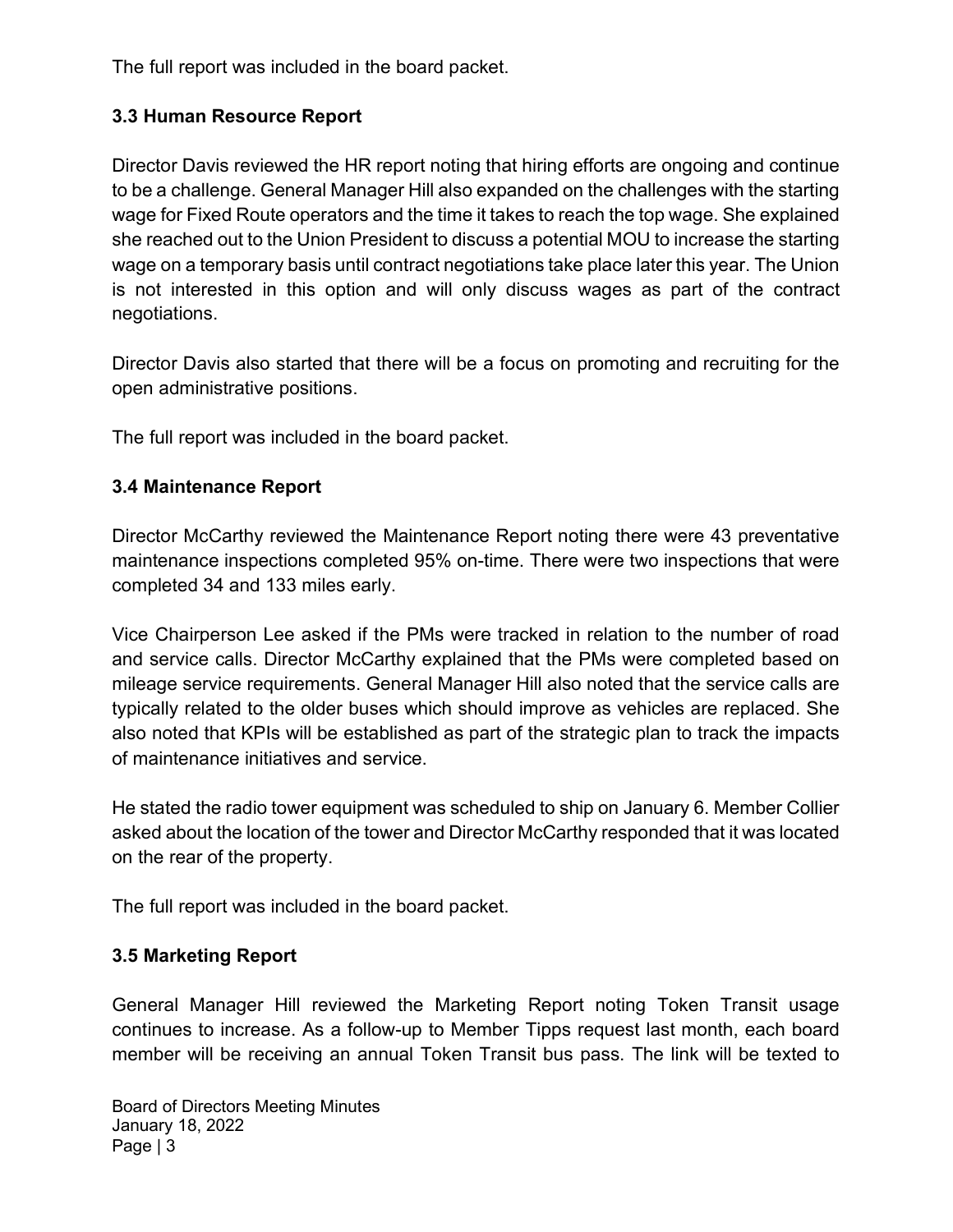each board member. Once they download the Token Transit app, they will be able to utilize the bus pass.

The full report was included in the board packet.

#### 3.6 Administrative Report

General Manager Hill reviewed the Administrative Report. The mask mandate continues through March 18, 2022. With the recent Supreme Court ruling, Transpo will not be moving forward with the Vaccination Policy at this time; however, vaccination status as been requested from all employees. This is the first step in the event a policy would be required and Transpo is also required to report COVID information to the NTD on a monthly basis.

Member Wax asked about moving forward with a vaccination policy and General Manager Hill responded that it is a sensitive topic with varying opinions. At this time, Transpo has decided not to move forward and would only do so if there were a mandate. It will be helpful to have the updated vaccination status to assist with maintaining the safety of all employees and the general public.

She noted the COA continues to move forward and the public engagement initiatives will start in February. The COA team will provide an update to the board at the February meeting.

General Manager Hill noted the RIR for the Triennial is due Friday, January 21<sup>st</sup>. An extension was requested from the FTA; however, no response was received. Staff will be participating in the FTA Triennial Workshop January 19-21 and anticipates the majority of the information will be submitted by the requested due date.

She also provided an update on the plexiglass operator barriers that were installed in July 2020 as part of the COVID preventative measures. She noted an employee has expressed concerns regarding the repetitive motion impacting a prior non-work related injury. A complaint was also filed with IOHSA. The response to IOHSA has been submitted and the Maintenance team is working on a solution to modify the barrier in order to reduce the repetitive motion. The IOHSA complaint also noted that PPE was not being provided to employees, which is not the case. PPE continues to be readily available to all employees and face masks provided to all passengers.

Board of Directors Meeting Minutes January 18, 2022 Page | 4 General Manager reviewed a recent cybersecurity attack that took place the end of December. Hackers gained access to the Controller's email and initiated a wire transfer. The incident has been reported to the FBI and the involved banking institutions. 1<sup>st</sup> Source Bank has initiated an investigation and additional information will be available for the next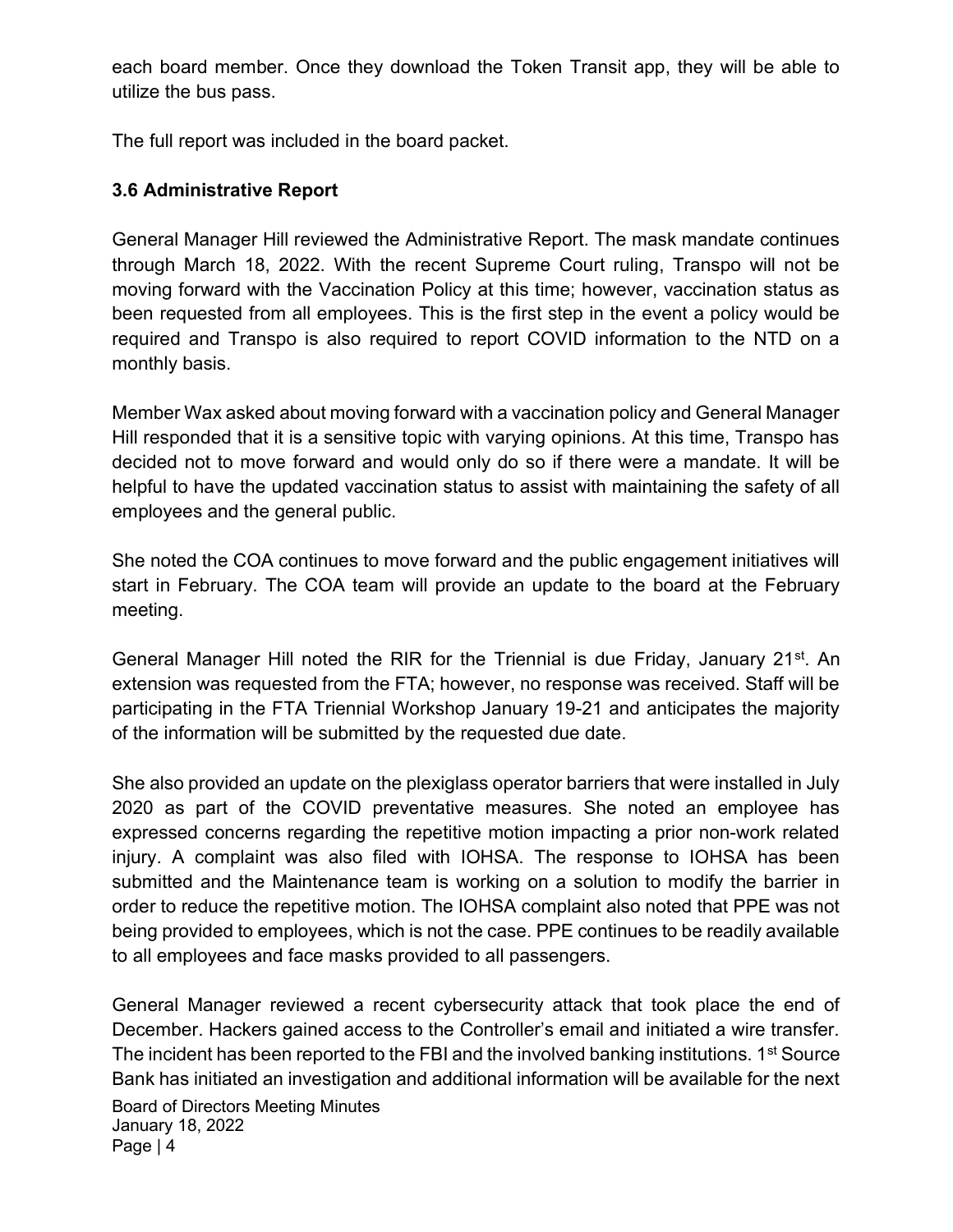45 days. Transpo's security measures have also been reviewed with Aunalytics and a multi-factor authentication process will be implemented for added security. Transpo also has required cybersecurity training in place and has added cybersecurity insurance.

The full report was included in the board packet.

## 4.0 Introductions to Resolutions

## 4.1 RESOLUTION NO. 01-2022

A RESOLUTION OF THE BOARD OF DIRECTORS OF THE SOUTH BEND PUBLIC TRANSPORTATION CORPORATION, SOUTH BEND, INDIANA APPROVING THE FINANCIAL TRANSACTIONS INCURRED DURING THE MONTH OF DECEMBER WITHIN THE CORPORATION'S CAPITAL IMPROVEMENT FUND.

Staff Report: Investments and payments were made from the Capital Improvement Fund during the month of December 2021. The Corporation's share, which is required by the Federal Government, totaled \$2,384.94.

Member Kain motioned to approve Resolution 01-2022 and Member Tipps seconded the motion. The motion passed unopposed.

## 4.2 RESOLUTION NO. 02-2022

A RESOLUTION OF THE BOARD OF DIRECTORS OF THE SOUTH BEND PUBLIC TRANSPORTATION CORPORATION, SOUTH BEND, INDIANA APPROVING THE FINANCIAL TRANSACTIONS INCURRED DURING THE PAST THIRTY-ONE (31) DAYS OF DECEMBER WITHIN THE CORPORATION'S PAYROLL AND TRANSPORTAITON FUND

Staff Report: There were a total of 97 checks issued December 1-31 for a total disbursement of \$589,950.31.

Member Kain motioned to approve Resolution 02-2022 and Member Tipps seconded the motion. The motion passed unopposed.

## 4.3 RESOLUTION NO. 03-2022

A RESOLUTION OF THE BOARD OF DIRECTORS OF THE SOUTH BEND PUBLIC TRANSPORTATION CORPORATION, SOUTH BEND, INDIANA AUTHORIZING MANAGEMENT TO ENTER INTO A FIVE-YEAR CONTRACT WITH MESMERIZE FOR TRANSIT ADVERTISING SERVICES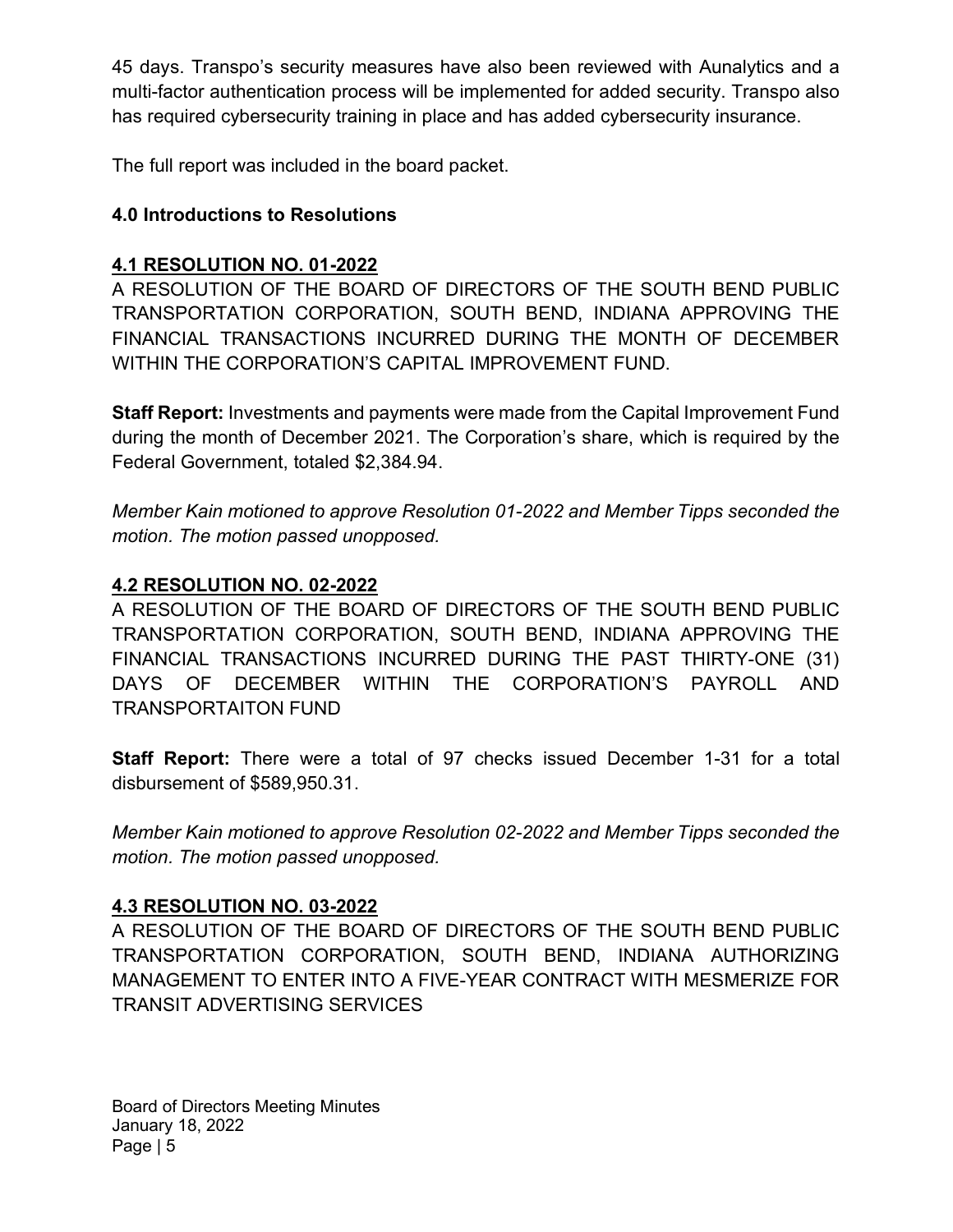Staff Report: General Manager Hill reported the current contract with Mesmerize ends February 2022. An RFP was issued with two responsive proposals received from Houck Transit Advertising and Mesmerize.

Houck's proposal included a 55% revenue share on buses and 30% on shelters with the Minimum Annual Guarantee ranging from \$140-150,000 over the contract term. Mesmerize offered a 65% revenue share on both buses and shelters with the MAG ranging from \$165-225,000 over the contract term.

Member Tipps asked about the increase and if the MAG was realistic. General Manager Hill responded the significant increase in revenue share was a surprise and she feels the MAG is realistic. Additional advertising inventory will be available, including the opportunity for full wraps on New Flyer buses.

Member Tipps motioned to approve Resolution 03-2022 and Secretary Hamann seconded the motion. The motion passed unopposed.

# 5. Any Other Motions

N/A

## 7. Chairperson's Report

Chairperson Scicchitano provided a brief report stated that she is appreciative of the opportunity to serve in the Chair position and continue to build on the positive momentum of the organization.

### 7. All Other Unfinished Business, Including New Business

7.1 Conflict of Interest & Confidentiality Forms

General Manager Hill explained that board members are required to complete the Conflict of Interest and Confidentiality forms each year. Copies were provided and board members were asked to complete before leaving.

### 8. Privilege of the Floor

8.1 Privilege of the Floor is limited to action items listed on the agenda. Any individual who desires to address the Board regarding an agenda item during Privilege of the Floor is required to state his/her name and address for the record.

Chairperson Scicchitano asked if any members of the public would like to speak. Kim Horvath, Union Secretary, stated that she had a couple of questions regarding the vaccine policy since she arrived late to the meeting. General Manager Hill reviewed the information that was previously provided, confirming the agency does not plan implement a vaccination requirement at this time.